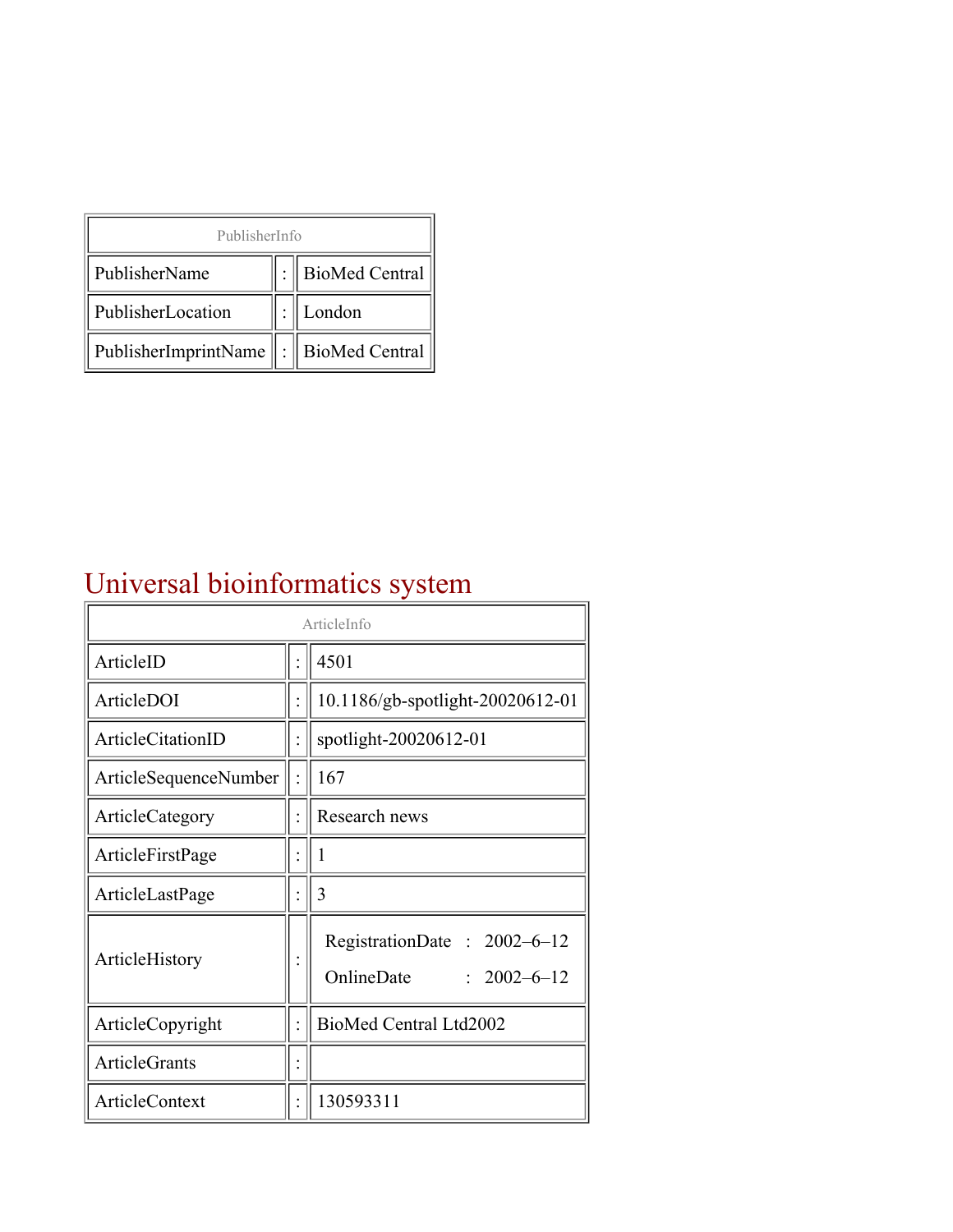| Paula Park                     |
|--------------------------------|
| Email: ppark@the-scientist.com |

TORONTO - A consortium of computer companies and academics on 10 June 2002 presented a naming system for life science information that they said could simplify the identification and tracking of genes and proteins.

The[Interoperable Informatics Infrastructure Consortium](#page-2-0) (I3C) demonstrated a universal nomenclature at the Biotechnology Industry Organization (BIO) 2002 [Annual Convention.](#page-2-1) The Life Science Identifier (LSID) defines a simple convention for identifying and accessing biological data stored in multiple formats.

Today, researchers use more than 400 file formats, and each lab has its own system for naming and structuring the data. "[LSID] allows us to identify an object in a database or flat file and assign it a single name," said Brian Gilman, head of the I3C technical architecture working group, one of 1000 exhibitors at the convention. "We're trying to make things as open and transparent as possible."

Gilman, who is also a group leader for informatics in the medical and population genetics program at the Whitehead Institute, said I3C hopes to help gain support for a single forum for open source software and bioinformatics tools.

In January 2001, to help bioinformatics specialists focus on analyzing data rather than on simply translating it from one system to another, [Sun Microsystems' Informatics Advisory Council,](#page-2-2) the Biotechnology Industry Organization (BIO), [IBM,](#page-2-3) and the [National Cancer Institute](#page-2-4) (NCI) created I3C. These groups loosely modeled the organization after the World Wide Web Consortium (W3C), which attempts to ensure that web pages employ universal standards and formats. I3C now consists of 75 member organizations.

I3C plans to establish common protocols by accepting and evaluating proposed standards and conventions submitted by life scientists around the world, Gilman said. On Monday, the group also demonstrated how to integrate information using the [Bioinformatic Sequence Markup Language](#page-2-5) (BSML), which was developed with funding from the [National Human Genome Research Institute](#page-2-6) (NHGRI).

"We are completely supportive of the idea of community-based architecture," said Caroline Kovac, general manager of IBM life science solutions group in Somers, New York. "I think that's an enabler for bioinformatics."

I3C intends to develop multiple freely available software applications that will allow researchers to build their own architecture using common principles and structures. Some bioinformatics specialists feared that if they did not develop common tools, a large company could monopolize the industry.

"Because there's a ... need for polished software tools, some big, monolithic corporation is going to suck up and squish the smaller companies," said William Van Etten, a partner in [Bioteam.net](#page-2-7), a bioinformatics consultancy based in Massachusetts. "I3C ... is an organization ... that provides a little extraction layer between me and everyone I play with that enables me to speak with them."